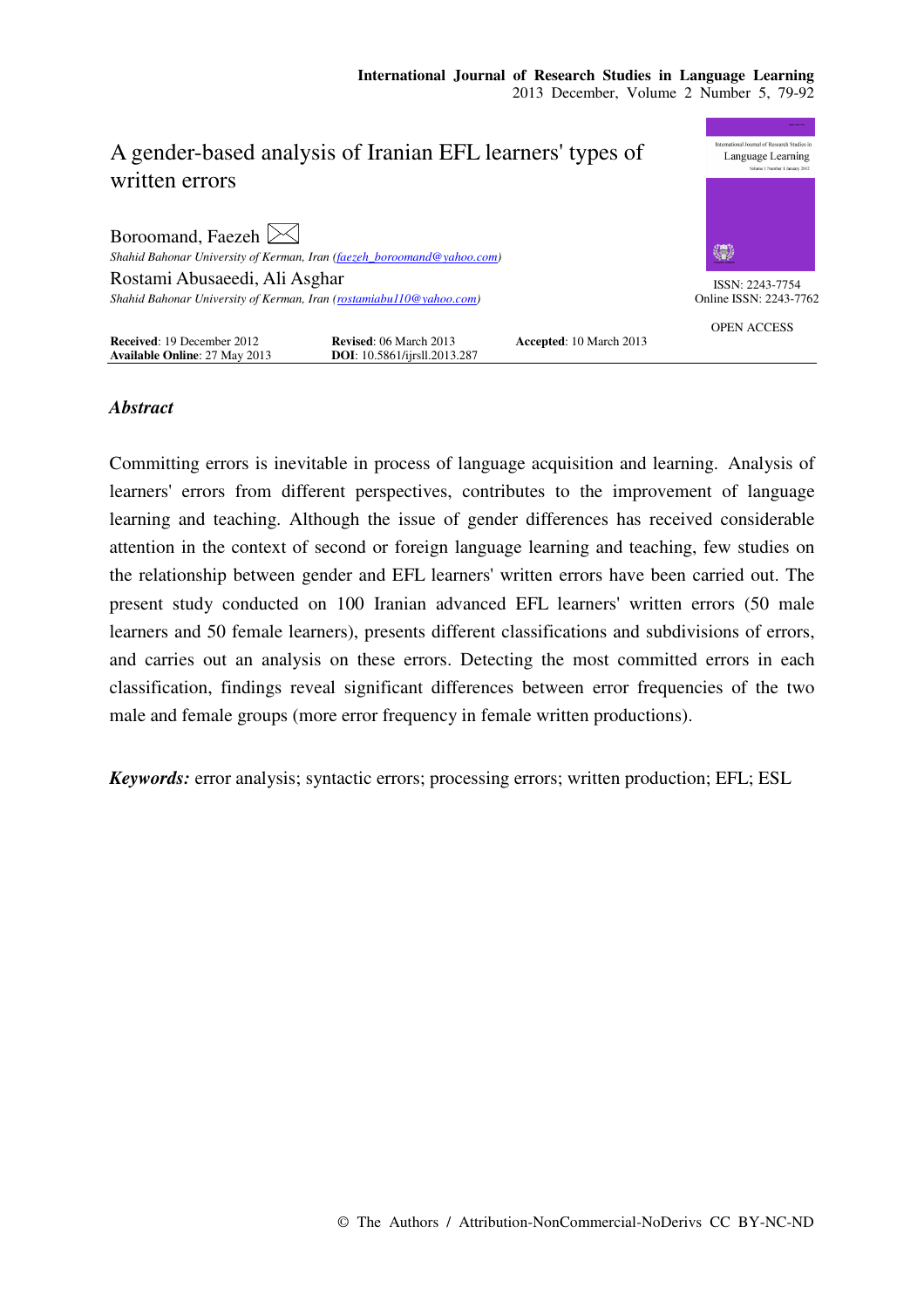### **A gender-based analysis of Iranian EFL learners' types of written errors**

### **1. Introduction**

Language learners inevitably commit errors in the process of language learning. These errors convey messages and information about their roots, learners' language competence, and the process of language learning. Analysis of learners' errors has become an essential need to answer some questions and propose solutions regarding different aspects of language pedagogy; Therefore the field of language teaching and learning benefits from the findings of error analysis (EA) as a diagnostic tool.

In the globalization era, the ability to write well in English is a necessity for communication, educational purposes, and business cooperation. The students studying English as a second or foreign language (ESL or EFL) generally produce texts containing different types of errors. In other words English writing has always been a challenge for EFL learners, and as a vital skill, it needs to receive more attention, therefore analyzing EFL learners' errors in their written productions, can be a great help for teachers to become aware of the sources and types of these errors to employ more efficient teaching methods and strategies so that EFL learners can acquire English writing better.

As a result of researchers' interest in the issue of gender differences from different aspects, it has become the subject of many studies for many years. Gender is an influential variable in nearly all social phenomena including language, so it can be a considerable source of variation among language learners, and teachers must consider its impact on language learning (Yazdani & Ghafar Samar, 2010).

In the field of error analysis, few studies have been conducted regarding gender differences in EFL learners' writing. Following EA procedure, the present study tends to identify and analyze the errors committed by Iranian advanced EFL learners in their written productions and the frequencies of different error types, committed by these learners, will be contrasted according to their gender.

### **2. Literature Review**

#### *2.1 Error Analysis (EA)*

There are three approaches to errors: Contrastive Analysis (CA), Error Analysis (EA), and Interlanguage theory (IL) (Jie, 2008). In the early 1950's the notion of language as a system, and more importantly, the notion of second language acquisition as the meeting of two language systems gained more acceptance and linguists began to regard errors as evidence of language transfer. It was the time when Contrastive Analysis (CA) emerged. Until late sixties, the prominent theory regarding the issue of second language learning was behavioristic, and errors were considered as being the result of the persistence of existing mother tongue habits in the new language. This idea made the linguists pay special attention to the comparison of the native and the target language in order to manage to predict and explain errors.

In the early 1970s CA was criticized in terms of empirical, theoretical and practical considerations. Strong criticisms of CA showed that it was not as useful as it claimed to be. CA strongly emphasized that the notion of difficulty was equated with the degree of errors. Namely, the more L2 learners made errors in their acquisition of L2 the more it was assumed to be difficult and consequently the more the target and native languages were different. Another pitfall of CA was its inability in identifying sources of difficulty other than the learners' L1. Additionally CA didn't contribute to language pedagogy effectively.

Because of the drawbacks of CA, error analysis was introduced as a more vivid source of handling the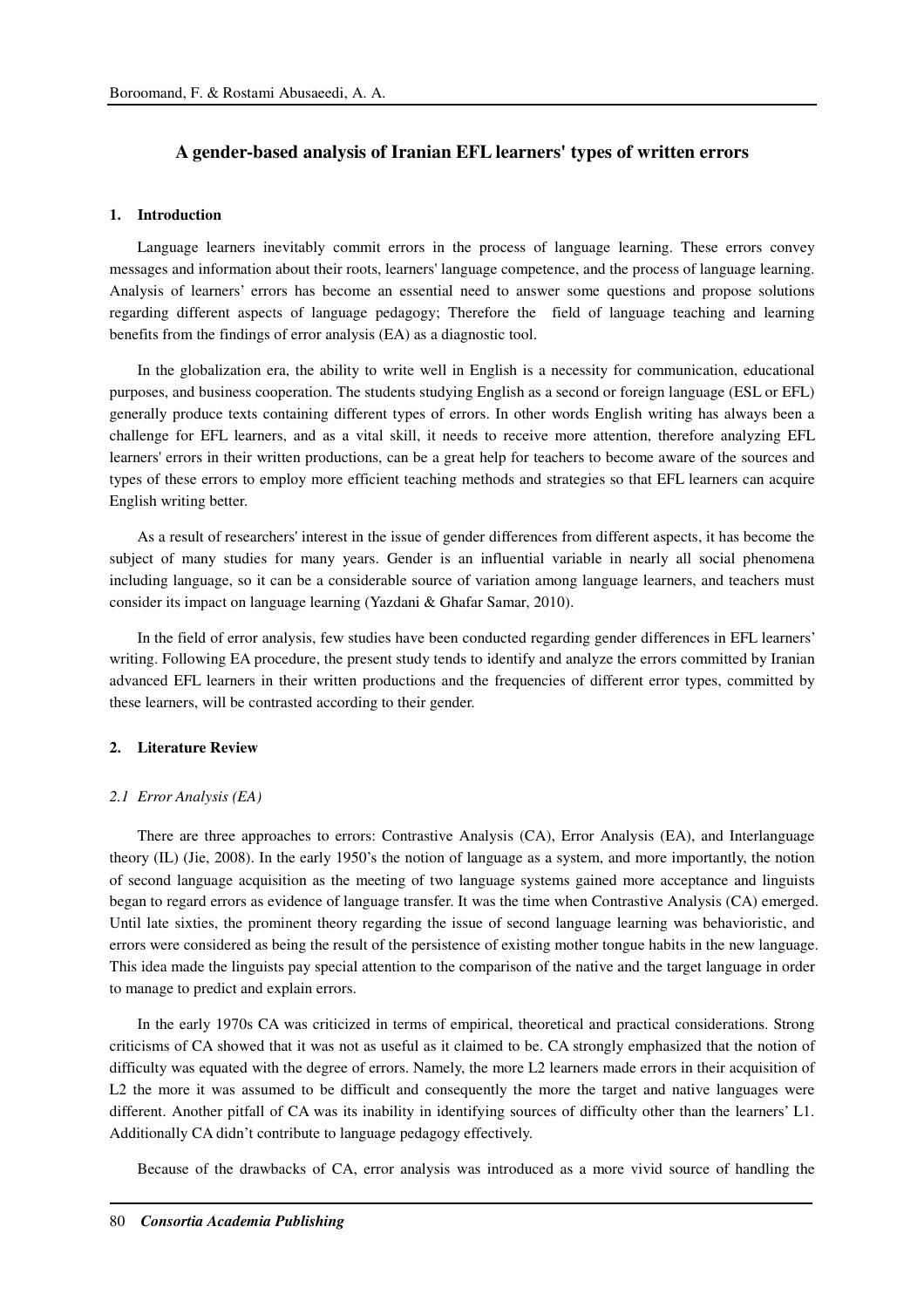learners' errors. Error Analysis Hypothesis was proposed by Corder (1971), who is known as the father of EA. Psychology became a much more influential field for linguists interested in using error analysis as a diagnostic tool, to help identify the causes of errors. The procedures of EA were figured out by Corder (1974) in five stages: collection of a sample of learner language, identification of errors, description of errors, explanation of errors and evaluation of errors.

Corder (1974) established an analogy between the errors produced by a child learning his/her mother tongue and those of a second or foreign language learner. He claimed that in language teaching one noticeable effect was to shift the emphasis away from teaching towards studying learning. Keshavarz (1999) divided EA into two branches: theoretical and applied. Theoretical error analysis is about the processes of first and second language learning and applied error analysis is concerned with pedagogical issues such as organizing remedial courses and devising appropriate materials and teaching strategies based on EA findings. Today error analysis is used with a variety of techniques for identifying, classifying and systematically interpreting the errors committed by language learners and it has supported hypotheses such as the natural route of development, as well as identifying the weaknesses and/or disproving theories of language learning like contrastive analysis through the last few decades. Analysis of learners' errors is an attempt to account for their origin, regularity and variability.

Corder (1967) mentioned that errors are evidence of the learners' in-built syllabus which show how L1 and L2 learners develop an independent system of language. In fact, language learners make their own language which is different from their L1 and L2 and has its own set of rules. The term interlanguage was coined by Selinker (1972) to refer to this linguistic system.

EA is a non-stop area of research (Dessouky, 1990), and will remain so because people will commit errors as long as they participate in language learning process (Mahmoud, 2011). In the last decades, many analyses have been carried out on learners' errors from different perspectives. Khodabandeh (2007) conducted an EA study on students' errors in their headline translations. The analysis of the translated English headlines revealed that the participants' chief difficulties were grammatical followed by discoursal and lexical types. It was also concluded that the participants had inadequate knowledge of the English headline rules. Darus and Subramaniam (2009) carried out an analysis on Malaysian students' errors in their essays. The results of their study showed that six most common errors committed by the participants were singular/plural form, verb tense, word choice, preposition, subject-verb agreement and word order.

Wee (2009) analyzed Malaysian ESL learners' written verb-form errors and found that errors of misformation were the highest, followed by those of omission, addition and ordering, respectively. Pena (2009) analyzed written errors committed by math, science and engineering faculty and found out that the use of tenses, preposition, noun inflection, article, subject-verb agreement and punctuation were the most committed errors respectively. Mohaghegh et al. (2011) carried out an analysis on grammatical errors committed by junior EFL students. The results of their study revealed that students had the most number of errors in preposition, relative pronoun, article, and tense respectively.

Abbasi and Karimnia (2011) also investigated grammatical errors committed by Iranian junior and senior students in their translation. The findings revealed that use of typical Persian structures, errors in the use of tenses, errors in the use of prepositions and errors in the use of articles were the most frequent errors respectively, in both junior and senior students' translation. Alhaysony (2012) conducted an analysis on Saudi learners' errors concerning the article system. She found that omission errors were the most frequent while substitution errors were the least frequent errors of this type. Jalali and Shojaei (2012) in their study on Iranian EFL learners' prepositional errors revealed that substitution errors were the most frequent errors and addition errors were the least frequent errors of this type.

While, Gustilo and Magno (2012) studied the sentence-level errors of college freshmen students at three proficiency levels and the aspects of writing that raters focused on while rating the essays. They found that the raters still have the grammar accuracy model when checking essays, although it is just considered secondary to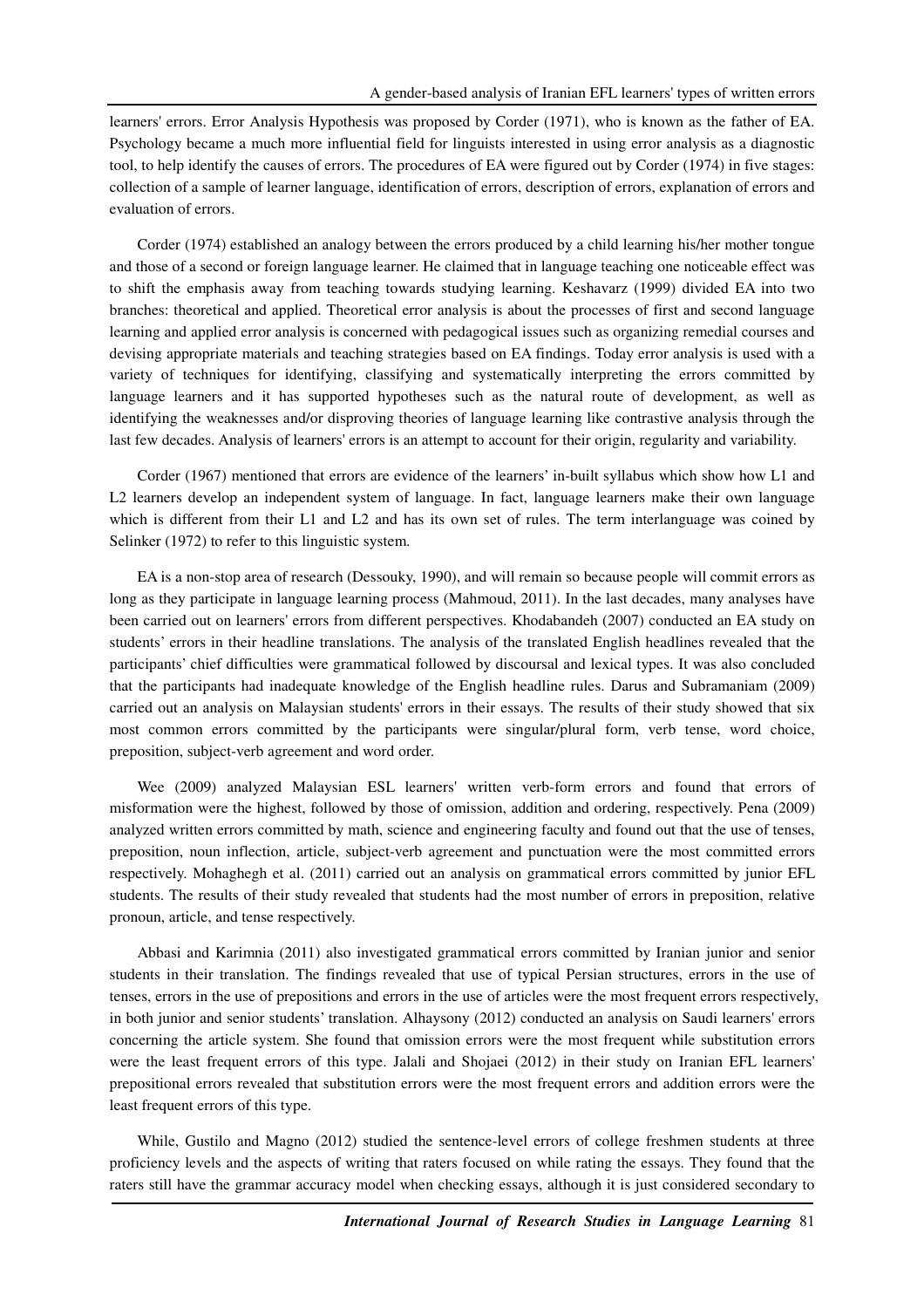other aspects of writing such as the ability to address promptly and organize the ideas logically. Nezami and Sadraie Najafi (2012) examined Iranian EFL learners' error types in their compositions at different proficiency levels. The results of analyses revealed that there were statistically significant differences among proficiency groups on overall error types and frequency of error types in each group was different.

Jabbari and Fazilatfar (2012) investigated types of Iranian learners' errors, corrective feedback moves, and learner uptake drawn from transcripts of audio-recordings of the elementary and high intermediate classes of a language institute including almost 12 hours of interaction among the students and teachers. Regarding types of errors, grammatical errors were the most frequent error type in the entire database; however, phonological and lexical errors were the least frequent errors respectively. Watcharapunyawong and Usaha (2013) analyzed writing errors caused by the interference of the Thai language, regarded as the first language (L1), in three writing genres, namely narration, description, and comparison/contrast. The results revealed that the number of frequent errors made in each type of written tasks was apparently different.

#### *2.2 Types of Errors*

There are different frameworks and classifications of errors according to various linguistic levels of description and systematicity, and researchers in their attempt to analyze learners' errors have developed their own categories. Halliday, McIntosh, and Strevens (1964) claimed that it is extremely useful to construct a purely descriptive framework for the analysis of errors, taking into account the level of language and the various categories involved.

Catalán (1997) tried to systematize error terms and definitions to make teachers and researchers aware of relativity of errors and the great degree of overlapping. She stated that in error studies the most appropriate terms and definitions must be chosen to serve the researchers' purposes best (ibid). Corder (1974) identified three types of errors according to their systematicity: (1) presystematic errors occur when the learner is unaware of the existence of a particular rule in the target language; (2) systematic errors occur when the learner has discovered a rule but it is a wrong one; (3) postsystematic errors occur when the learner knows the correct target language rule but uses it inconsistently (cited in Ellis, 1994).

Dulay, Burt, and Krashen (1982) established four broad classifications of errors: (1) linguistic taxonomy which classifies errors according to the language component and the particular linguistic constituent the error affects; (2) surface strategy taxonomy which emphasizes the ways surface structures are changed; (3) comparative analysis taxonomy which is based on comparison between the structures of L2 errors and certain other types of construction; (4) communicative effect taxonomy focuses on the effect of errors on the listener or reader.

Regarding linguistic taxonomy, Keshavarz (1999) classified errors into four distinct categories: orthographic errors, phonological errors, lexico-semantic errors, and syntactic-morphological errors (cited in Nayernia, 2011). Corder (1973) classified errors based on the main processes which lead to erroneous utterances: omission, addition, substitution and permutation (misordering). Dulay et al. (1982) classified errors according to the ways the surface structure is altered in erroneous utterances: omission, addition, misformation (substitution) and misordering. The two taxonomies proposed by Corder (1973) i.e. processing errors, and Dulay et al. (1982) i.e. surface errors, are compatible and their subcategories can be equated. Omission errors refer to the absence of an item that must appear in a well-formed utterance. Addition errors refer to the presence of an item that must not appear in a well-formed utterance. Misformation or substitution errors are due to the use of the wrong form, morpheme or structure. Misordering errors are due to the incorrect placement of a morpheme or a group of morphemes in an utterance.

Based on communicative effect taxonomy, Burt and Kiparsky (1972) distinguished between global and local errors. Global errors hinder communication, and prevent the utterance from being understood, but local errors do not cause problems of comprehension. Corder (1973) distinguished between two types of covert and overt errors.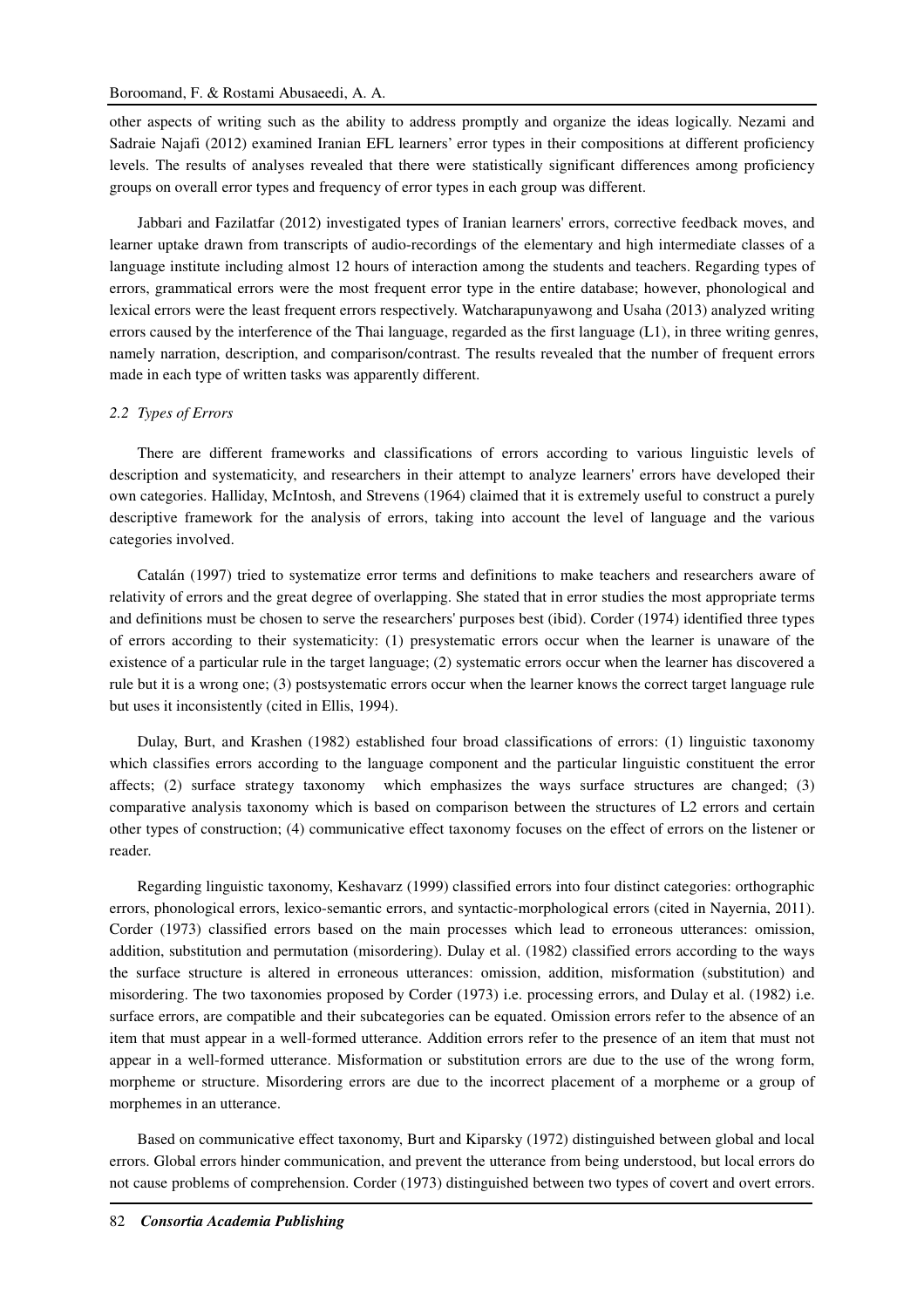Covertly erroneous utterances are grammatically correct and well formed at the sentence level but unaccepted within the context of communication. They do not convey the addresser's intention. Overtly erroneous utterances, on the contrary, are ungrammatical at the sentence level. They are easily observable in the surface structure of a sentence.

Sarosdyand and Tamas (2006) made a distinction between qualitative and quantitative errors. Qualitative errors impede communication or distort the information transferred but quantitative errors do not affect communication (cited in Abbasi & Karimnia, 2011). Camps, Villalobos, and Shea (2012) categorized language learners' errors in to three types: errors understood by the native speaker, errors not understood by the native speaker, and errors misunderstood by the native speaker.

#### *2.3 Pedagogical Implications of EA*

Language teaching cannot stand away from the findings of EA. Analysis of learners' errors has positive effects on teaching-learning process. EA studies are carried out first, to identify strategies which learners use in language learning, second, to recognize the causes of learners' errors and third to obtain information on common difficulties in language learning as an aid to teaching or in development of teaching materials (Richards et al., 1992). According to Keshavarz (1999) EFL teachers, syllabus designers, and test constructors, benefit from EA. By analyzing learners' errors, teachers can come to a better understanding of the problematic areas for learners, and they can evaluate the effectiveness of their teaching techniques and materials as well. Therefore, using more efficient teaching techniques and strategies, they can focus on these problematic areas. EA can provide good information for syllabus designers and material developers. Considering students' difficulties and errors, syllabus designers can concentrate on these parts.

Another pedagogical implication of error analysis is error correction and attitudes towards errors (ibid). Types and sources of errors determine the kind of feedback and treatment and also help teachers employ efficient teaching strategies when facing an error. Harmer (1998) suggested three steps to be followed by the teacher when errors occur: first listening to the student, then identifying the problem and third putting the error right in the most efficient way. Erdogan (2005) suggested that a hierarchy of errors should be established so that teacher can focus on the errors which may affect communication and cause misunderstanding. In a nutshell, efficient teaching techniques and strategies as well as proper material are needed to remove students' problems in learning. For this reason, problematic areas must be examined and investigated carefully and clearly. Therefore error analysis is needed.

According to Yaghoubi (2009) not only teachers but also learners need some strategies to face the errors so that teachers can correct learners' errors properly and learners can trace their own errors and use proper strategies in the domain of error monitoring and error orientation. Error orientation shows how learners cope with and react to their own errors (Rybowiak, et al., 1999). EA fills the gap between language learning and teaching, and contributes to learner-centered language pedagogy by making the teaching techniques closer to the learning strategies (Mahmoud, 2011).

#### *2.4 Gender and EA*

In the last decades, many studies on the existence and nature of differences between men and women from different perspectives have been carried out, and language as a social phenomenon hasn't been an exception. Men and women tend to function differently in their brain and language function may be more organized in women (Dingwall, 1998 cited in Chiu, 2008). Larsen-Freeman and Long (1991) claimed that females are better than males in first and second language acquisition. Oxford et al. (1993) reported higher mean scores for females than males in a Japanese language class. In her study, Salem (2006) found significant differences between males and females in their use of memory, cognitive and compensation strategies, in favor of females.

Newman et al. (2008) found small but systematic differences in the way that men and women use language,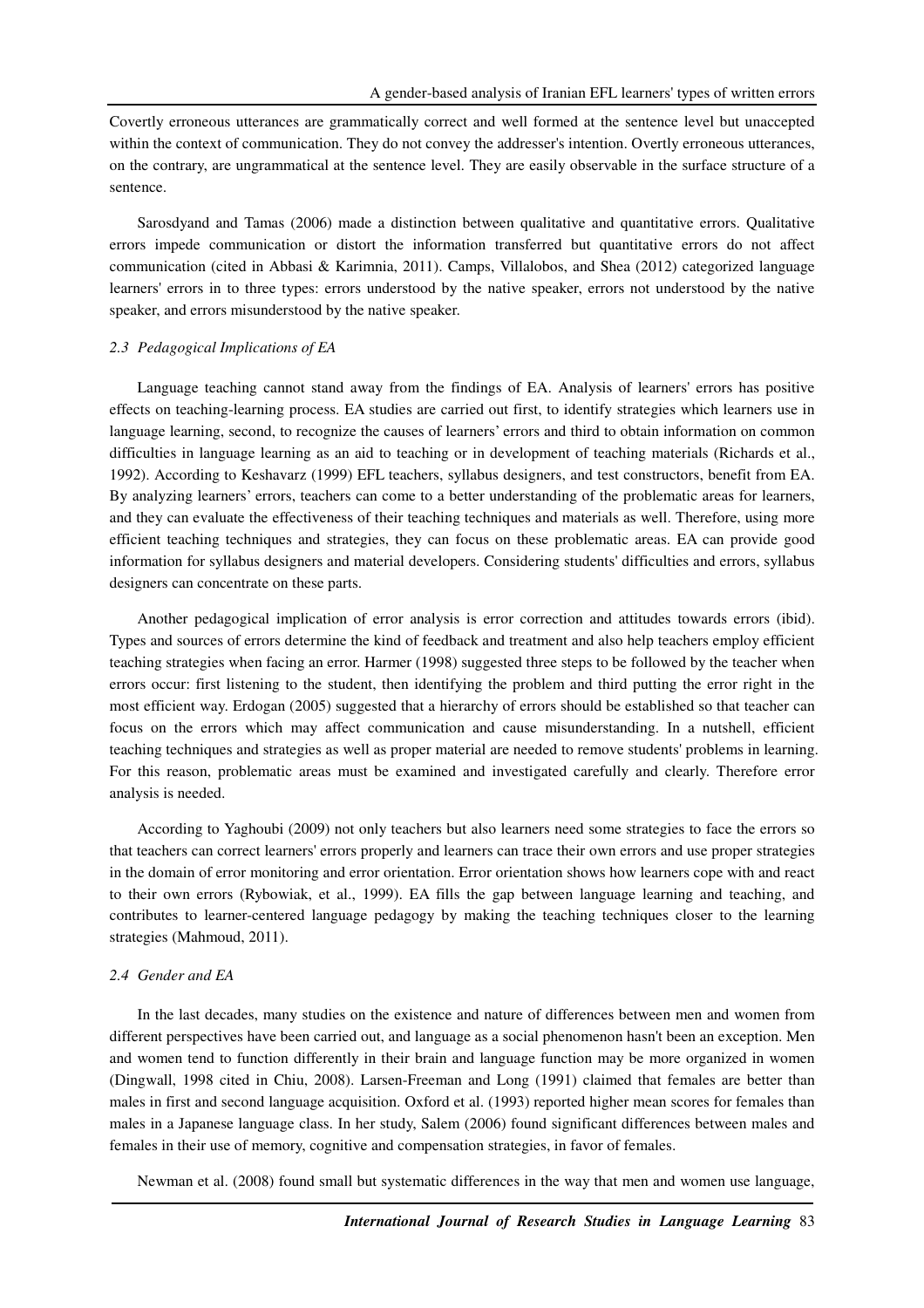both in terms of what they say and how they choose to say it. After an empirical study in a university, Yan (2009) came to the conclusion that obvious gender differences exist among male and female students in second language learning and that female students have language advantages. Hamdi Asl and Dabaghi (2012) found gender differences in Iranian EFL learners' letter writing. In her study, Zeynali (2012) found that female learners tend to use social/affective strategies more frequently than male learners.

As Ellis (1985) stated, analysis of learners' errors leads to the understanding of language learning process. "Errors are systematic deviations from the norms of the language being learned" (Cunningworth, 1987, p. 87); Therefore, EA is a systematic study. EA informs us about the strategies learners employ to develop their competence in the target language, therefore analysis of EFL learners' errors based on their gender can lead to information on the underlying process of second or foreign language learning in the two sexes.

Although the issue of gender differences has received considerable attention in the context of second or foreign language learning and teaching, few studies on the relationship between gender and EFL learners' written errors have been carried out and the impact of learners' gender, as a constant learner variable, on the rate, types and sources of errors has not received much attention.

### *2.5 Research Questions*

Following surface taxonomy and linguistic taxonomy proposed by Dulay et al. (1982), in the present study two types of errors were considered with their subcategories, namely processing errors (surface errors) with four subcategories, i.e. omission, addition, substitution and misordering, and syntactic errors with six subcategories, i.e. misuse of singular/plural, misuse of articles, misuse of prepositions, subject/verb disagreement, wrong verb tense, and wrong verb construction. This study is an attempt to investigate these error types in the two sexes; To achieve this aim, the following research questions will be explored:

- 1. Are there any significant differences between the frequencies of processing errors committed by advanced EFL male/female learners in their writing papers? (Omission, addition, substitution, misordering).
- 2. Are there any significant differences between the frequencies of different types of grammatical errors in written productions of advanced EFL male/ female learners? (Misuse of singular/plural, misuse of articles, misuse of prepositions, subject/verb disagreement, wrong verb tense, wrong verb construction).

## **3. Method**

### *3.1 Participants*

100 advanced EFL learners (50 male students & 50 female students), who had studied English for years in an English Institute in Kerman (a city in south east of Iran), with the same syllabus, material, and teaching methodology, took part in the study. These students were all Iranian and native speakers of Persian. They were chosen by random sampling. Their writing papers were collected, corrected and analyzed by the researchers.

### *3.2 Instruments*

A total of 100 learners' writing papers were gathered randomly. These writing papers had been written by advanced EFL learners (50 female students & 50 male students) on the same topic.

### *3.3 Procedure*

A total of 200 writing papers on one subject were collected. These writing papers were written by 100 male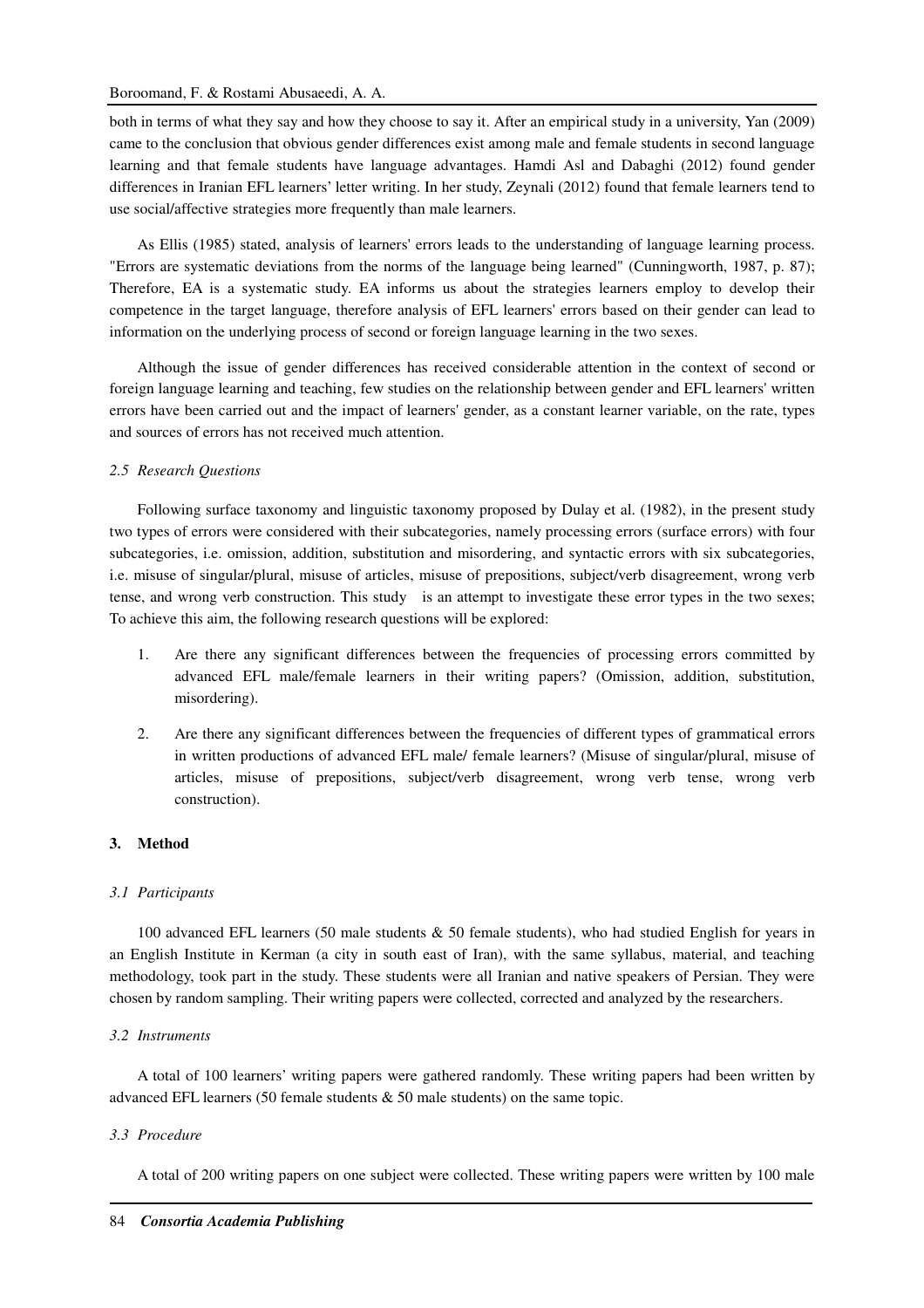learners and 100 female learners who studied English as a foreign language at advanced levels in an English institute in Kerman, a city in south east of Iran. The papers were then numbered by the researchers from 1 to 100 in each group of male and female learners, and then the ones with the odd numbers were selected and corrected. The errors extracted from 100 writing papers (50 papers written by male learners and 50 papers written by female learners) were identified and categorized according to their types, and at last they were analyzed by statistical tests. Based on learners' errors, chi square test investigated if there were any significant differences among the frequencies of different subdivisions in each category and then the types of errors in the two groups of male learners and female learners were compared by use of Pearson Chi-Square test (Cross-Tab).

### **4. Results**

#### *4.1 Subdivisions of error types*

Chi-Square test was used to reveal the distribution of subdivisions of different types of errors committed by advanced learners in their writing papers.

### **Table 1**

*Advanced EFL male learners' processing errors in their writing papers* 

| Males' processing<br>errors | Frequency | Percent | Chi-Square<br>(a) | df | Asymp. Sig.<br>$(p-value)$ |
|-----------------------------|-----------|---------|-------------------|----|----------------------------|
| Omi                         | 163       | 45.0    |                   |    |                            |
| Add                         | 47        | 13.0    |                   |    |                            |
| Sub                         | 132       | 36.5    | 152.939           | 3  | 0.000                      |
| Mis                         | 20        | 5.5     |                   |    |                            |
| Total                       | 362       | 100.0   |                   |    |                            |

*Note*. "Omi" stands for omission. "Add" stands for addition. "Sub" stands for substitution. "Mis" stands for misordering.

According to table 1, among 362 processing errors committed by advanced male learners, 163 errors (45%) were omission, 47 errors (13%) were addition, 132 errors (36.5%) were substitution and 20 errors (5.5%) were misordering. Based on Chi-Square test p-value is 0 which is less than the significance level ( $\alpha$  =0.05). Therefore there are meaningful differences among the frequencies of male learners' processing errors subdivisions. Considering the percentages of different types of processing errors, it can be concluded that omission and misordering were respectively the most and the least processing errors committed by advanced male learners.

### **Table 2**

| Females' processing<br>errors | Frequency | Percent | Chi-Square<br>(a) | df | Asym. Sig.<br>(p-value) |
|-------------------------------|-----------|---------|-------------------|----|-------------------------|
| Omi                           | 288       | 49.8    |                   |    |                         |
| Add                           | 98        | 17.0    |                   |    |                         |
| Sub                           | 177       | 30.6    | 280.837           | 3  | 0.000                   |
| Mis                           | 15        | 2.6     |                   |    |                         |
| Total<br>$\sim$ $\sim$        | 578       | 100.0   |                   |    | .                       |

*Advanced EFL female learners' processing errors in their writing papers*

*Note*. "Omi" stands for omission. "Add" stands for addition. "Sub" stands for substitution. "Mis" stands for misordering.

According to table 2, among 578 processing errors committed by advanced female learners, 288 errors (49.8%) were omission, 98 errors (17%) were addition, 177 errors (30.6%) were substitution and 15 errors (2.6%) were misordering. Based on Chi-Square test p-value is 0 which is less than the significance level ( $\alpha = 0.05$ ).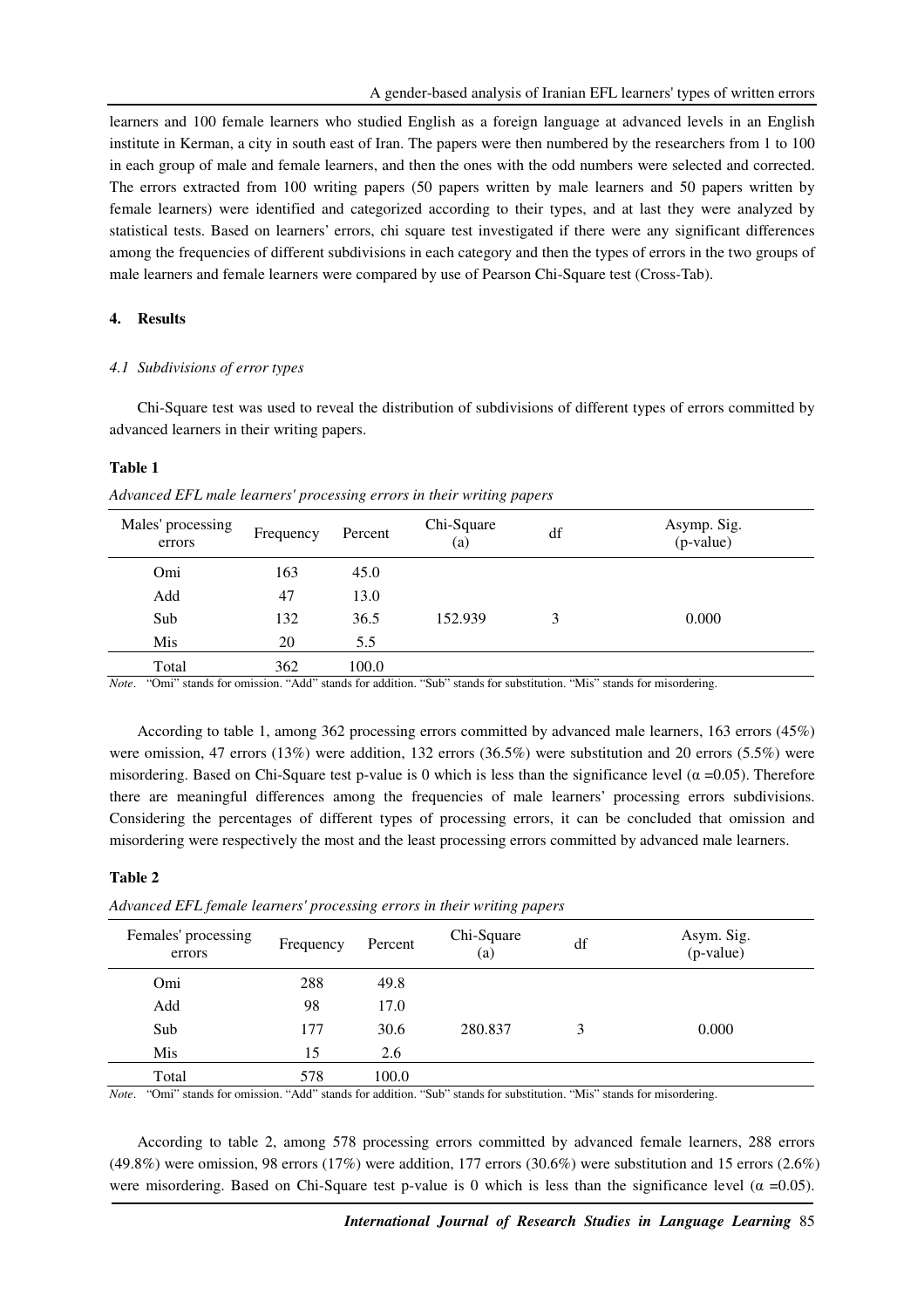Therefore there are meaningful differences among the frequencies of subdivisions of female learners' processing errors. Considering the percentages of different types of processing errors, it can be concluded that omission and misordering were respectively the most and the least processing errors committed by advanced female learners.

| Males' syntactic<br>errors | Frequency | Percent | Chi-Square<br>(a) | df | Asym. Sig.<br>(p-value) |
|----------------------------|-----------|---------|-------------------|----|-------------------------|
| <b>MSinPlu</b>             | 90        | 29.6    |                   |    |                         |
| MArt                       | 45        | 14.8    |                   |    |                         |
| MPre                       | 48        | 15.8    |                   |    |                         |
| <b>SVDis</b>               | 45        | 14.8    | 39.263            | 5  | 0.000                   |
| WVTen                      | 33        | 10.9    |                   |    |                         |
| WVCon                      | 43        | 14.1    |                   |    |                         |
| Total                      | 304       | 100.0   |                   |    |                         |

*Advanced EFL male learners' syntactic errors in their writing papers*

*Note.* "MSinPlu" stands for misuse of singular/plural. "MArt" stands for misuse of articles.

"MPre" stands for misuse of prepositions. "SVD" stands for subject/verb disagreement.

"WVTen" stands for wrong verb tense. "WVCon" stands for wrong verb construction.

According to table 3, among 304 syntactic errors, committed by advanced male learners, 90 errors (29.6%) were misuse of singular/plural, 45 errors (14.8%) were misuse of articles, 48 errors (15.8%) were misuse of prepositions, 45 errors (14.8%) were subject/verb disagreement, 33 errors (10.9%) were wrong verb tenses, and 43 errors (14.1%) were wrong verb constructions. Based on Chi-Square test, p-value is 0 which is less than the significance level ( $\alpha$  =0.05). Therefore there are significant differences among the frequencies of subdivisions of male learners' syntactic errors. Considering the percentages of different types of syntactic errors, it can be concluded that misuse of singular/plural and wrong verb tense were respectively the most and the least types of syntactic errors committed by advanced male learners.

#### **Table 4**

**Table 3** 

*Advanced EFL female learners' syntactic errors in their writing papers* 

| Females' syntactic<br>errors | Frequency | Percent | Chi-Square<br>(a) | df | Asym. Sig.<br>(p-value) |
|------------------------------|-----------|---------|-------------------|----|-------------------------|
| <b>MSinPlu</b>               | 200       | 40.4    |                   |    |                         |
| <b>MArt</b>                  | 75        | 15.2    |                   |    |                         |
| MPre                         | 67        | 13.5    |                   |    |                         |
| <b>SVDis</b>                 | 62        | 12.5    | 211.897           | 5  | 0.000                   |
| WVTen                        | 35        | 7.1     |                   |    |                         |
| WVCon                        | 56        | 11.3    |                   |    |                         |
| Total                        | 495       | 100.0   |                   |    |                         |

*Note*. "MSinPlu" stands for misuse of singular/plural. "MArt" stands for misuse of articles. "MPre" stands for misuse of prepositions. "SVD" stands for subject/verb disagreement. "WVTen" stands for wrong verb tense. "WVCon" stands for wrong verb construction.

According to table 4, among 495 syntactic errors, committed by advanced female learners 200 errors (40.4%) were misuse of singular/plural, 75 errors (15.2%) were misuse of articles, 67 errors (13.5%) were misuse of prepositions, 62 errors (12.5%) were subject/verb disagreement, 35 errors (7.1%) were wrong verb tenses, and 56 errors (11.3%) were wrong verb constructions. Based on Chi-Square test, p-value is 0 which is less than the significance level ( $\alpha$  =0.05). Therefore there are significant differences among the frequencies of subdivisions of female learners' syntactic errors. Considering the percentages of different types of syntactic errors, it can be concluded that misuse of singular/plural and wrong verb tense were respectively the most and the least types of syntactic errors committed by advanced female learners.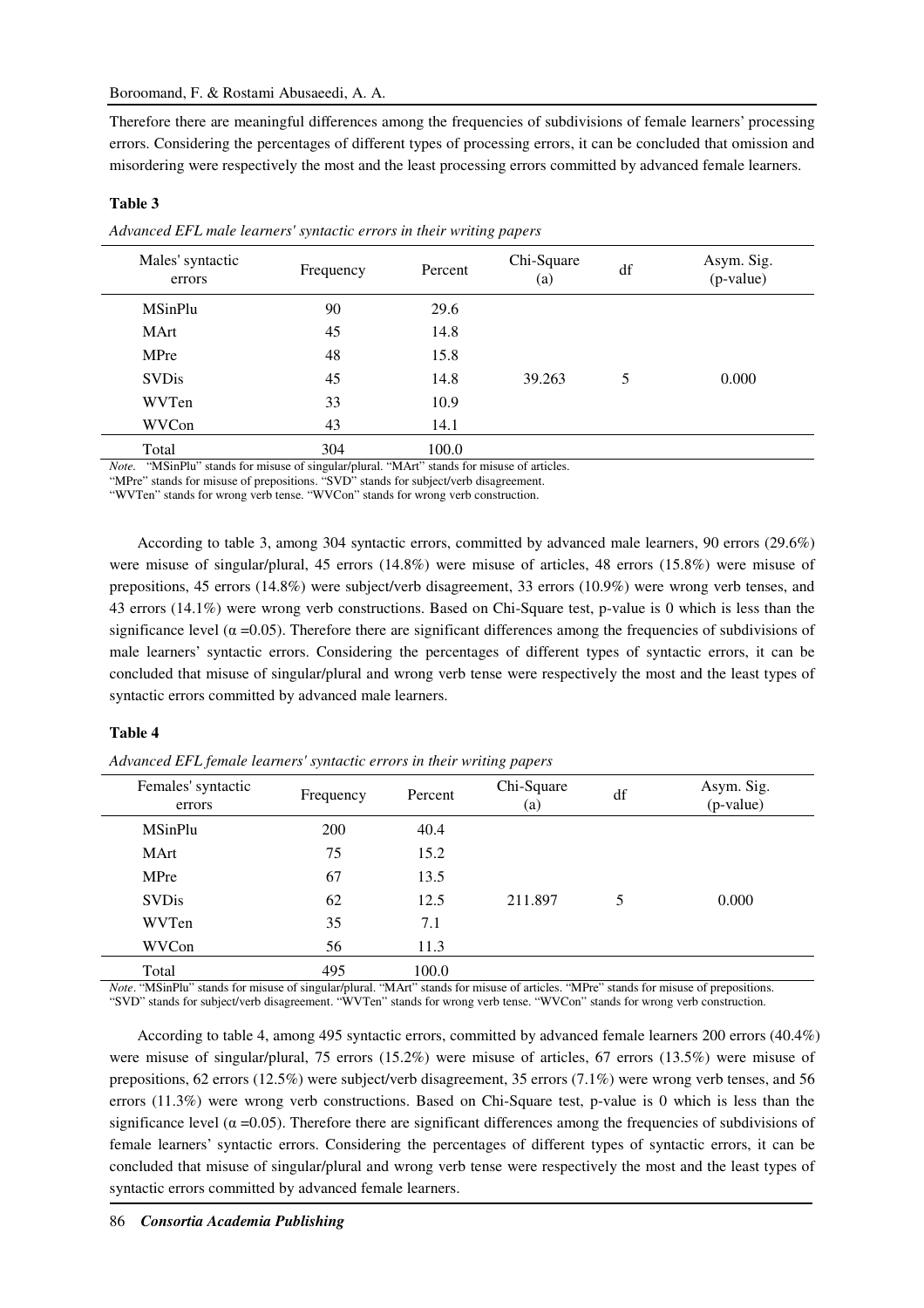### *4.2 Male and female learners' types of errors*

Pearson Chi-Square test was used to contrast the frequencies of different types of written errors in the two groups of advanced EFL male and female learners, and find out if there were any significant differences between these groups regarding the frequencies of their types of written errors.

## **Table 5**

Processing errors Male Female Total Pearson<br>Chi-Square  $A$ symp. Sig. (p-value) Omi 163 288 451 Add 47 98 145 Sub 132 177 309 10.786 (a) 3 0.013 Mis 20 15 35 Total 362 578 940

*Contrasting advanced EFL male and female learners' processing errors* 

*Note*. "Omi" stands for omission. "Add" stands for addition. "Sub" stands for substitution. "Mis" stands for misordering.

According to table 5, based on Pearson Chi-Square test, p-value is 0.013 which is less than the significance level ( $α=0.05$ ). Therefore, there are meaningful differences between the two groups of advanced male and female learners, regarding their processing errors. Contrasting frequencies of different types of processing errors in the two groups shows that, female learners committed more omission, addition, and substitution errors than male learners.

While, according to table 6, based on Pearson Chi-Square test, p-value is 0.037 which is less than the significance level ( $\alpha$  =0.05). Therefore, there are meaningful differences between the two groups of advanced male and female learners, regarding their syntactic errors. Contrasting the frequencies of different types of syntactic errors in the two groups shows that female learners committed more errors regarding all types of syntactic errors than male learners.

#### **Table 6**

*Contrasting advanced EFL male and female learners' syntactic errors* 

| Syntactic errors | Male | Female | Total | Pearson<br>Chi-Square | df | Asymp. Sig.<br>(p-value) |
|------------------|------|--------|-------|-----------------------|----|--------------------------|
| <b>MSinPlu</b>   | 90   | 200    | 290   |                       |    |                          |
| <b>MArt</b>      | 45   | 75     | 120   |                       |    |                          |
| MPre             | 48   | 67     | 115   |                       |    |                          |
| <b>SVDis</b>     | 45   | 62     | 107   | 11.849(a)             | 5  | 0.037                    |
| WVTen            | 33   | 35     | 68    |                       |    |                          |
| WVCon            | 43   | 56     | 99    |                       |    |                          |
| Total            | 304  | 495    | 799   |                       |    |                          |

*Note*: "MSinPlu" stands for misuse of singular/plural. "MArt" stands for misuse of articles. "MPre" stands for misuse of prepositions. "SVD" stands for subject/verb disagreement. "WVTen" stands for wrong verb tense. "WVCon" stands for wrong verb construction.

### **5. Conclusion**

Running Chi-Square test on errors extracted from advanced learners' writing papers, revealed distribution of different subdivisions of different types of errors in their writing papers. In all classifications (processing errors and syntactic errors), p-values for the different subdivisions were less than the significance level ( $\alpha$ = 0.05); Therefore, there were meaningful differences among the distribution of different subdivisions in each classification of errors. Namely, among processes which lead to errors, omission and substitution had the most impact on advanced learners' error commitment respectively, and misuse of singular/plural was the most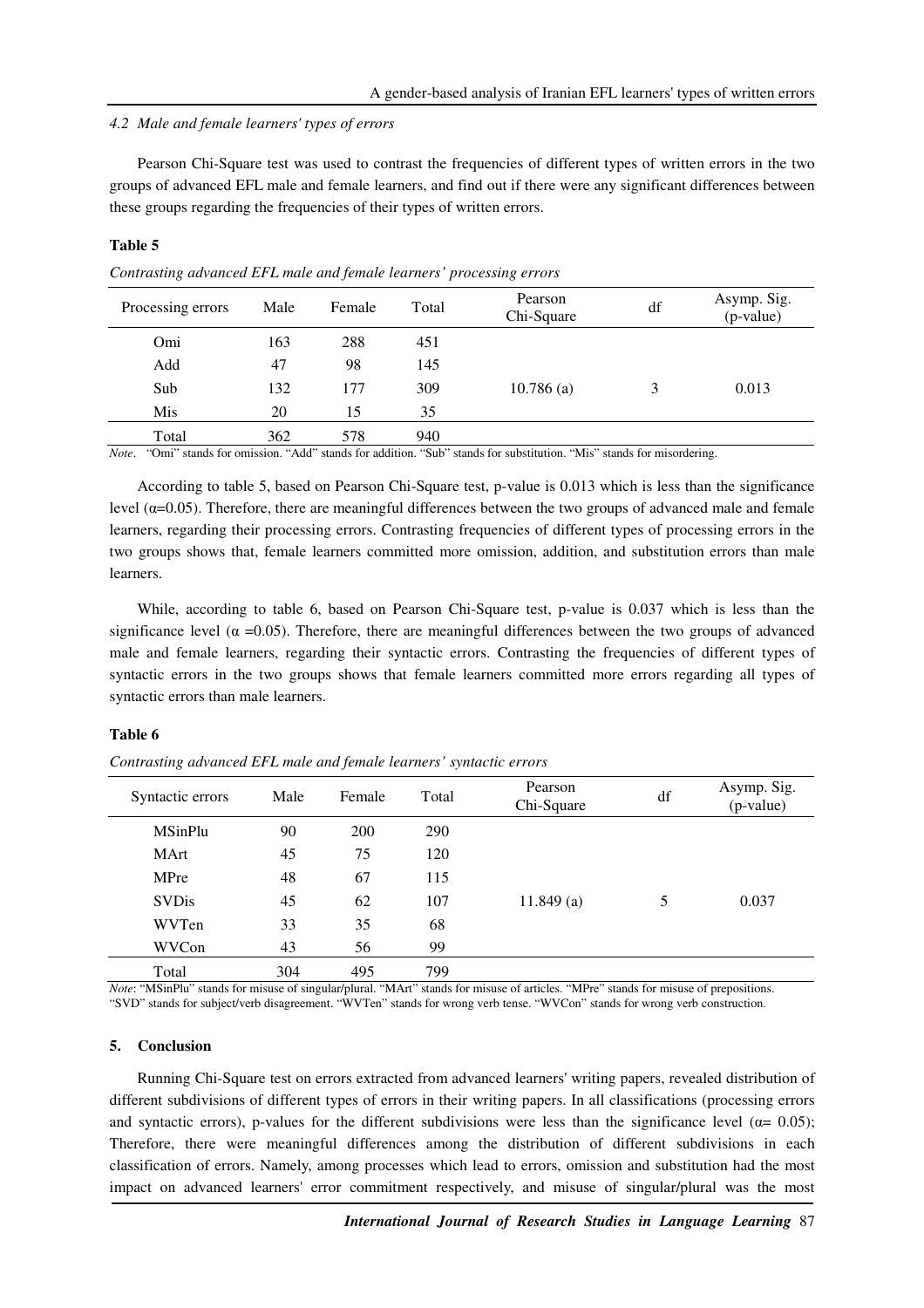committed error type among the syntactic types analyzed in this study. In other words, advanced EFL learners have serious difficulties in conveying plurality. Misuse of articles, misuse of prepositions, and subject/verb disagreement were their major difficulties as well. The results of the present study correspond to what Talif and Edwin (1989) found in their research. They stated that in addition to verb forms, EFL learners have difficulties in plurality, ranked the highest, followed by articles, prepositions, and subject/verb disagreement.

Pearson Chi-Square test, contrasted the frequencies of different classifications of errors in the two groups of male and female learners. Regarding the p-values for processing errors and syntactic errors in the two groups which were less than the significance level ( $\alpha$ = 0.05), it is concluded that there are significant differences between the two groups of males and females, considering processing errors and syntactic errors. Despite some researches done by different researchers which reveal female language learners commit less writing errors, show more improvement in writing over time or gain higher writing scores than male learners (Chen, 1996, Abu-Jarad, 2008, Chiu, 2008, Al-Nawas, 2009), the present study reveals more error commitment by female learners.

#### *5.1 Implications of the study*

Along with teachers, learners, syllabus designers, material developers and researchers can benefit from the results of the present study. Detecting the most frequent types of grammatical errors, this study contains diagnostic information about problematic areas at advanced levels. Diagnosis of errors and employing effective feedback and teaching strategies and techniques is essential for language teachers. Being aware of types and causes of errors committed by advanced EFL learners, is vital for both teachers and learners. Making advanced EFL students aware of their most problematic areas can encourage them to concentrate on these errors and improve their writing (Tahririan, 1986). Additionally, teachers need to be aware of dissimilarities between genders in pedagogical contexts so that they can provide male and female learners with appropriate assistance to facilitate learning. Considering the most problematic areas, syllabus designers and material developers can prepare systematic syllabuses and provide remedial material for learners. Researchers can employ the findings of such a gender-based analysis in other fields of language studies.

#### *5.2 Limitations of the study and Suggestions for future studies*

The present study suffers from some limitations. First, the study was limited to a few categories and subcategories for types of errors, i.e. processing errors with four subcategories and syntactic errors with six subcategories were considered. In regard to error types, errors related to different linguistic components such as semantics, morphology, lexicon and orthography were neglected. Second, the number of participants was limited. Third, the results of the study were based on errors extracted from participants' writing papers. It is doubtful whether the collected writing papers can be accepted as the real output of the learners. The reason is that they had to limit their writing to the specific topic so their writing might not show their exact ability in language written production, and also the rate of their productivity might vary in different situations and at different times. Therefore repetition of the same study with more participants is suggested.

The findings of this study call for more researches in the field of error analysis regarding the two sexes. Such a gender-based error analysis can be re-conducted at elementary and intermediate levels. Some gender-based analyses can be carried out on different error types as well as error sources of advanced EFL learners in different kinds of writing (narrative, descriptive and expository). The researchers, who are interested in analyzing learners' errors, can conduct gender-based error analyses and employ the findings in other studies which put learners' language learning strategies and psychological as well as socio-cultural factors under question in the two sexes. For example, error orientation which is the reaction of language learners to their own errors can be studied in the two sexes.

#### **6. References:**

Abbasi, M., & Karimnia, A. (2011). An analysis of grammatical errors among Iranian translation students: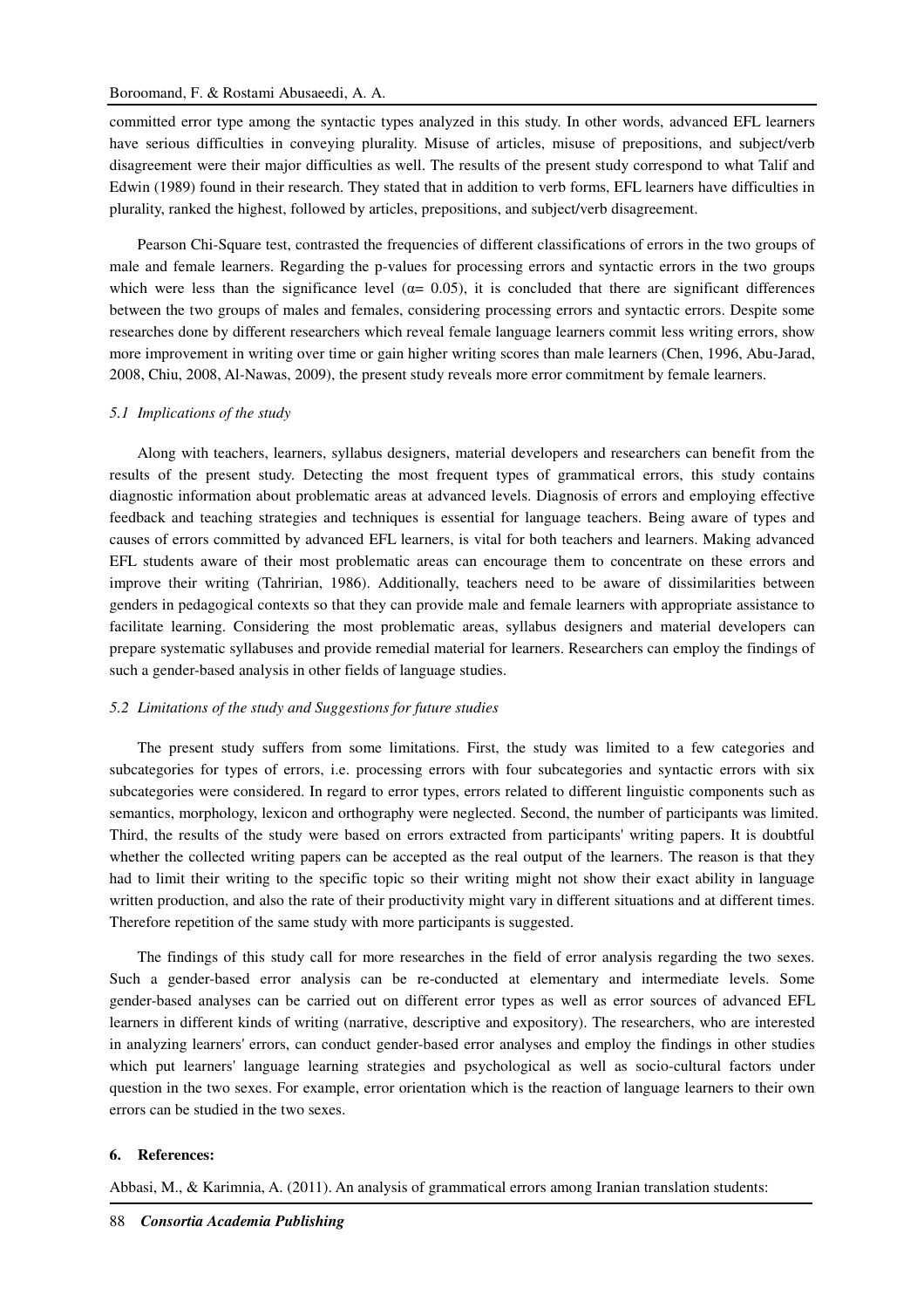Insights from interlanguage theory. *European Journal of Social Sciences, 25*(4), 525-536.

- Abu-Jarad, H. A. (2008). Evaluating grammar development through longitude error analysis of English major students. Al-Azhar University. *Jame'at Alaqsa Journal*, *12*(2), 54-68.
- Alhaysony, M. (2012). An analysis of article errors among Saudi female EFL students: A case study. *Asian Social Science, 8*(12), 55-66. http://dx.doi.org/10.5539/ass.v8n12p55
- Al-Nawas, R. S. (2009). *English texts written by advanced Iraqi learners: An overview in error analysis and corpus linguistics*. Paper presented at the 4<sup>th</sup> international English language teaching conference. Penang, Malaysia.
- Burt, M., & Kiparsky, C. (1972). *The gooficon: A repair manual for English.* Rowley, MA: Newbury House.
- Camps, D., Villalobos, J., & Shea, J. (2012). Understanding EFL students' errors: An insight towards their interlanguage. *MEXTESOL Journal, 36*(1), 1-14.
- Chen, J. F. (1996). Gender differences in Taiwan business writing errors. *The Internet TESL Journal*, *2*(10). Retrieved May 26, 2013, from http://iteslj.org/Articles/Chen-GenderDifs/
- Chiu, C. (2008). An investigation of gender differences in EFL college writing. *Proceedings of the BAAL annual conference 2008* (pp. 25-26). Retrieved May 26, 2013, from http://www.baal.org.uk/proc08/chiu.pdf
- Corder, S. P. (1967). The significance of learners' errors. *IRAL, 5*, 161−170. http://dx.doi.org/10.1515/iral.1967.5.1-4.161
- Corder, S. P. (1971). Idiosyncratic dialects and error analysis. *IRAL, 9(2),* 147−159. http://dx.doi.org/10.1515/iral.1971.9.2.147
- Corder, S. P. (1973). *Introducing applied linguistics*. Penguin Education.
- Corder, S. P. (1974). *Error analysis*. Oxford: Oxford University Press.
- Cunningworth, A. (1987). *Evaluation and selecting EFL teaching materials*. London: Heinemann Education Book.
- Darus, S., & Subramaniam, K. (2009). Error analysis of the written English essays of secondary school students in Malaysia: A case study. *European Journal of Social Sciences, 8*(3)*,* 483-495.
- Dessouky, S. (1990). Error analysis: A non-stop area of research. *Studies in Curricula and Methodology, 8,*  146-176.
- Dingwall, W. O. (1998). The biological bases of human communication behavior. In J. B.Gleason & N. B. Ratner (Eds.), *Psycholinguistics* (pp. 51-105). Fort Worth: Harcourt Brace College Publishers.
- Dulay, H., Burt, M., & Krashen, S. (1982). *Language two*. New York: Oxford University Press.
- Ellis, R. (1985). *Understanding second language acquisition.* Oxford, UK: Oxford University Press.
- Ellis, R. (1994). *The study of second language acquisition*. London: Oxford University Press.
- Erdogan, V. (2005). Contribution of error analysis to foreign language teaching. *Mersin University Journal of the Faculty of Education, 1*(2), 261-270.
- Gustilo, L., & Magno, C. (2012). Learners' errors and their evaluation: The case of Filipino ESL writers. *Philipine ESL Writers, 8*, 96-112.
- Halliday, M. A. K., McIntosh, A., & Strevens, P. (1964). *The linguistic sciences and language Teaching*. London: Longman.
- Hamdi Asl, S., & Dabaghi, A. (2012). Gender differences in Iranian EFL students' letter writing. *International Journal of Applied Linguistics & English Literature, 1*(7), 155- 169. http://dx.doi.org/10.7575/ijalel.v.1n.7p.155
- Harmer, J. (1998). *How to teach English.* E*ssex.* Longman.
- Jabbari, A. A. & Fazilatfar, A. M. (2012). The role of error types and feedback in Iranian EFL classrooms. *International Journal of English Linguistics, 2*(1), 135-148. http://dx.doi.org/10.5539/ijel.v2n1p135
- Jalali, H., & Shojaei, M. (2012). Persian EFL students' developmental versus fossilized prepositional errors. *The Reading Matrix, 12*(1), 80-97.
- Jie, X. (2008). Error theories and second language acquisition. *US-China Foreign Language, 6*(1), 35-42.
- Jiménez Catalán, R. (1997). Terms and definitions of errors in SLA. *Bells: Barcelona English language and literature studies, 8,* 60-81*.*
- Keshavarz, M. H. (1999). *Contrastive analysis and error analysis*. Tehran: Rahnama Publications.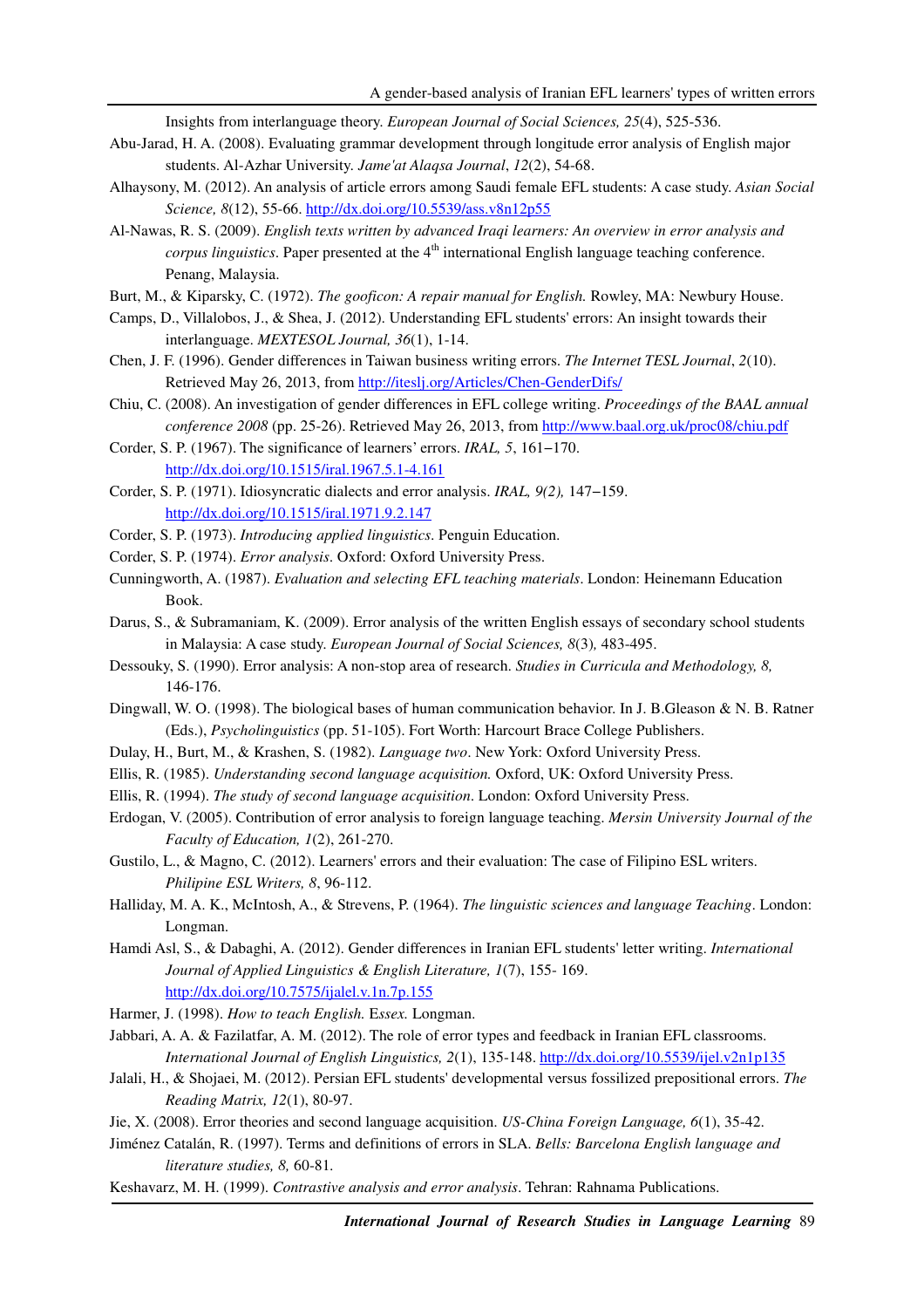Khodabandeh, F. (2007). Analysis of students' errors: the case of headlines. *The Asian ESP Journal, 3*(1), 6-21.

- Larsen-Freeman, D., & Long, M. (1991). *An introduction to second language acquisition research*. London: Longman.
- Mahmoud, A. (2011). The role of interlingual and intralingual transfer in learner-centered EFL vocabulary instruction. *Arab World English Journal, 2*(3)*,* 28-47.
- Mohaghegh, H., Mahmoudi Zarandi, F., & Shariati, M. (2011). Grammatical errors produced by English majors: The translation task. *Educational Research and Reviews, 6*(16)*,* 877-888.
- Nayernia, A. (2011). Writing errors, what they can tell a teacher? *MJAL, 3(2),* 200-217.
- Newman, M. L., Groom, C. J., Handelman, L. D., & Pennebaker, J. W. (2008). Gender differences in language use: An analysis of 14,000 text samples. *Discourse Processes*, *45*, 211-236. http://dx.doi.org/10.1080/01638530802073712
- Nezami, A., & Sadraie Najafi, M. (2012). Common error types of Iranian learners of English. *English Language Teaching, 5*(3), 160-170. http://dx.doi.org/10.5539/elt.v5n3p160
- Oxford, R., Young, P. O., Ito, S., & Sumrall, M. (1993). Japanese by satellite: Effects of motivation, language learning styles and strategies, gender, course level, and previous language learning experience on Japanese language achievement. *Foreign language annals*, 26, 359-371. http://dx.doi.org/10.1111/j.1944-9720.1993.tb02292.x
- Pena, S. (2009). Analysis of errors in the essays written by math, science and engineering faculty. *Liceo* J*ournal of Higher Education Research, 6*(1), 76-85.
- Richards, J. C., Platt, J., & Platt, H. (1992). *Longman dictionary of language teaching and applied linguistics.* England: Longman House, Essex.
- Rybowiak, V., Garst, H., Frese, M., & Batinic, B. (1999). Error orientation questionnaire (EOQ): Reliability, validity, and different language equivalence. *Journal of Organizational Behavior, 20,* 527- 547. http://dx.doi.org/10.1002/(SICI)1099-1379(199907)20:4<527::AID-JOB886>3.0.CO;2-G
- Salem, N. M. (2006). *The role of motivation, gender, and language learning strategies in EFL proficiency*. Unpublished thesis. American University of Beirut.
- Sarosdy, F. & Tamas, B. (2006).*Applied Linguistics for BA Students in English.* Bolcsesz Konzorcium: Minden Jog Fenntartva.
- Selinker, L. (1972). Interlanguage. *IRAL, 10*(3), 209−231. http://dx.doi.org/10.1515/iral.1972.10.1-4.209
- Tahririan, M. H. (1986). Error awareness and advanced EFL learner's performance. *RELC Journal, 17*(2)*,* 41-54. http://dx.doi.org/10.1177/003368828601700203
- Talif, R., & Edwin, M. (1989). Error analysis of form four English compositions. *The English teacher*, *XVIII*. Retrieved from http://www.melta.org.my/ET/1989/main9.html
- Watcharapunyawong, S., & Usaha, S. (2013). Thai EFL students' writing errors in different text types: The interference of the first language. *English Language Teaching, 6*(1), 67-78.
- Wee, R. (2009). Sources of errors: An interplay of interlingual influence and intralingual factors. *European Journal of Social Sciences, 11*(2), 349-359.
- Yaghoubi, A. (2009). Error competence and structural competence in EFL context. *The Journal of Modern Thoughts in Education, 4*(4)*,* 91-110.
- Yan, H. (2009). Empirical study on relations between gender differences and English vocabulary and the overall proficiency level. *Asian Social Science, 5*(10), 109-114.
- Yazdani, P., & Ghafar Samar, R. (2010). Involved or informative: A gender perspective on using pronouns and specifiers in EFL students' writing. *MJAL, 2*(5)*,* 354-378.
- Zeynali, S. (2012). Exploring the gender effect on EFL learners' learning strategies. *Theory and practice in language studies, 2*(8), 1614-1620.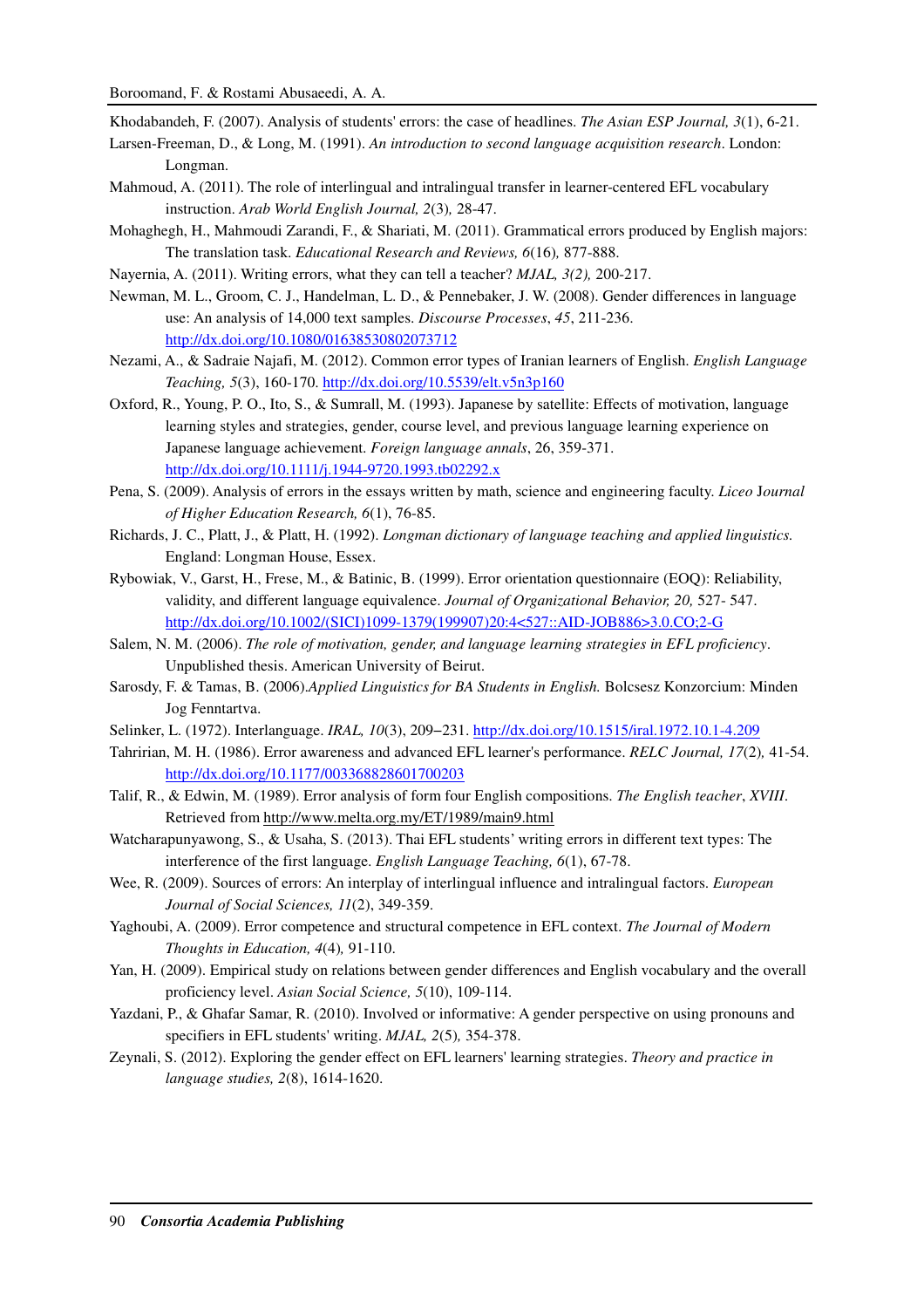## **Appendix**

Some errors committed by advanced male and female learners in their writing papers

- 1. Misuse of singular / plural
- a. Omission
- -Students' score are considered …
- -Some other animal have this kind of sense….
- -Using letter is not a fast way.
- b. Addition
	- -You must take medicines.
	- -It's a gift from that times.
	- -Soaps are in the bathroom.
- c. Substitution
	- -Giraffes eat the leafs.
	- -The childs are in the yard.
	- -He was scared of the wolfs.
- 2. Misuse of articles
- a. Omission
	- -If you do not find \_\_ quiet place to study, …
- \_ Man in gray suit ordered coffee.
- They were making  $\_\_$  movie about Iranian culture.
- That was\_\_ first time we met.
- b. Addition
- There is a lot of potassium in the bananas.
- The plants need water to grow up.
- The boy needed a glue to make a kite.
- c. Substitution
	- I got some information about an special thing.
	- They have a unrealistic solution for the problem.
	- The cold is a common disease in winter months which ….
- 3. Misuse of prepositions
- a. Omission
- They wanted to connect internet...
- I like both \_ the games.
- We came back home \_ Friday.